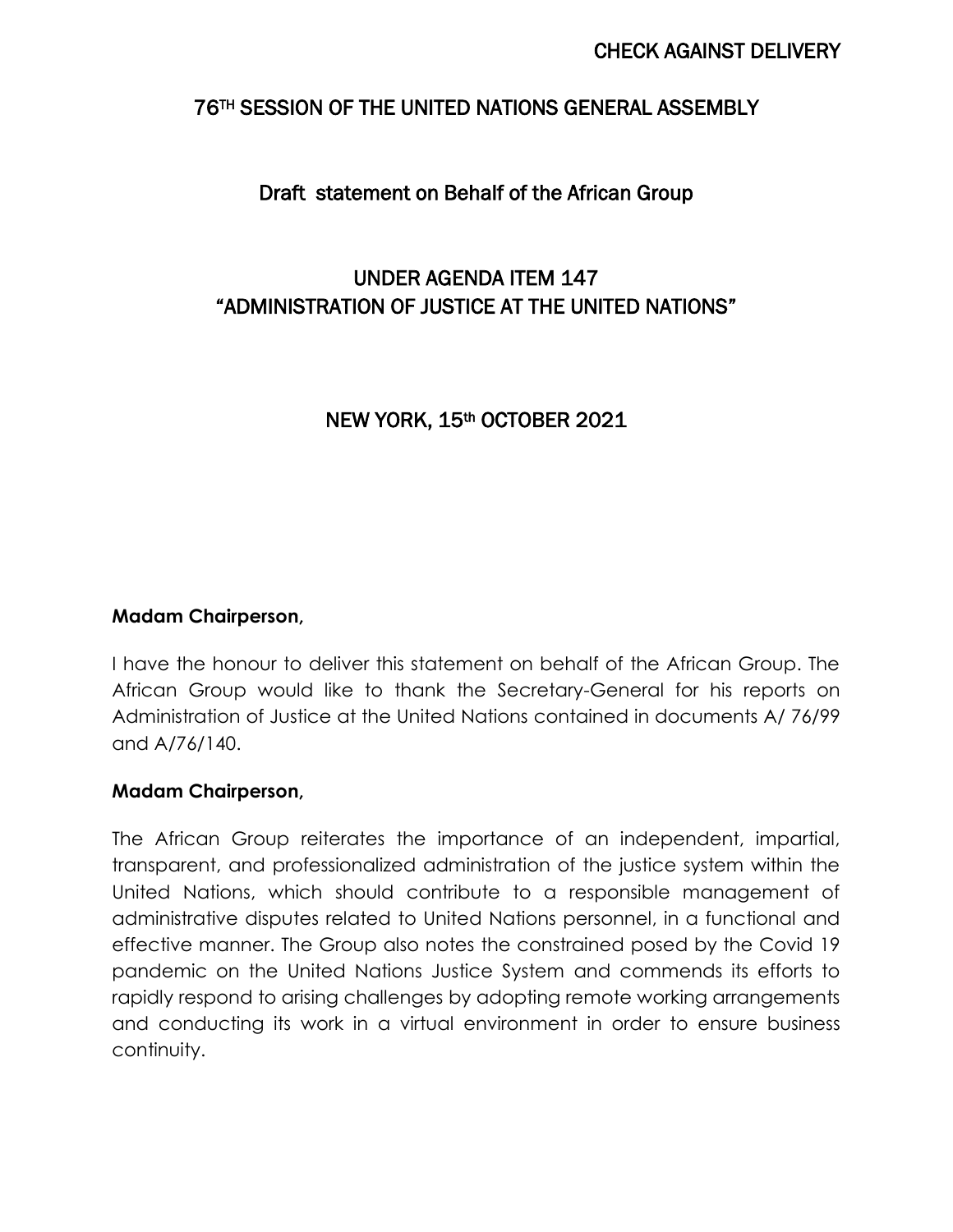The group is pleased to observe a decrease in the number of applications received by United Nations Dispute Tribunal. We welcome this downward trend as a lower number of cases can be indicative of an improvement of the ecosystem at the workplace. The fact that fewer cases reached the Dispute Tribunal is also a testimony to the critical role Management evaluation continues to play in the smooth operation of an effective system of justice in the Organization. The group further requests the Secretary-General to continue to further report on the measures taken to address the backlog of cases, especially the priority on pending cases of more than 400 days.

Against this backdrop, the African Group will continue to support efforts to strengthen the United Nations' internal system of justice to ensure work-related disputes receive the fullest attention of management and are resolved in a fair, timely and cost-effective manner, particularly in view of the unprecedented cash-strapped situation affecting the Organization. The Group further stresses that the informal resolution of conflict is a crucial element of the system of administration of justice and believes that all possible use should be made of the informal system to avoid unnecessary litigation, since this process is a cost effective means of informal conflict resolution.

## **Madam Chairperson**,

The Group notes with concern that field personnel continues to carry the highest number of caseload, as they face both hardship and stress related to the nature of their contractual status.

The Group also notes that self-representation has slightly declined to 42.77% of overall cases and appreciates the combined support provided by the Office of Administration of Justice's outreach efforts to staff, including by providing sound dispute and appeals toolkits. The Group wishes to reiterate its basic position that applicants who opt to be self-represented have all the necessary information to successfully file a case and be confident to have a fair and satisfactory outcome.

The African Group welcomes the measures taken by the Secretary-General to strengthen the work of the Office of Legal Assistance to better support staff, including by increasing the number of legal officers available to assist them, particularly those working in the field.

In the same vein, and while acknowledging the current financial constraints on the Organization, the Group welcomes the measures introduced by management to increase the handling of the case-load and deem it appropriate